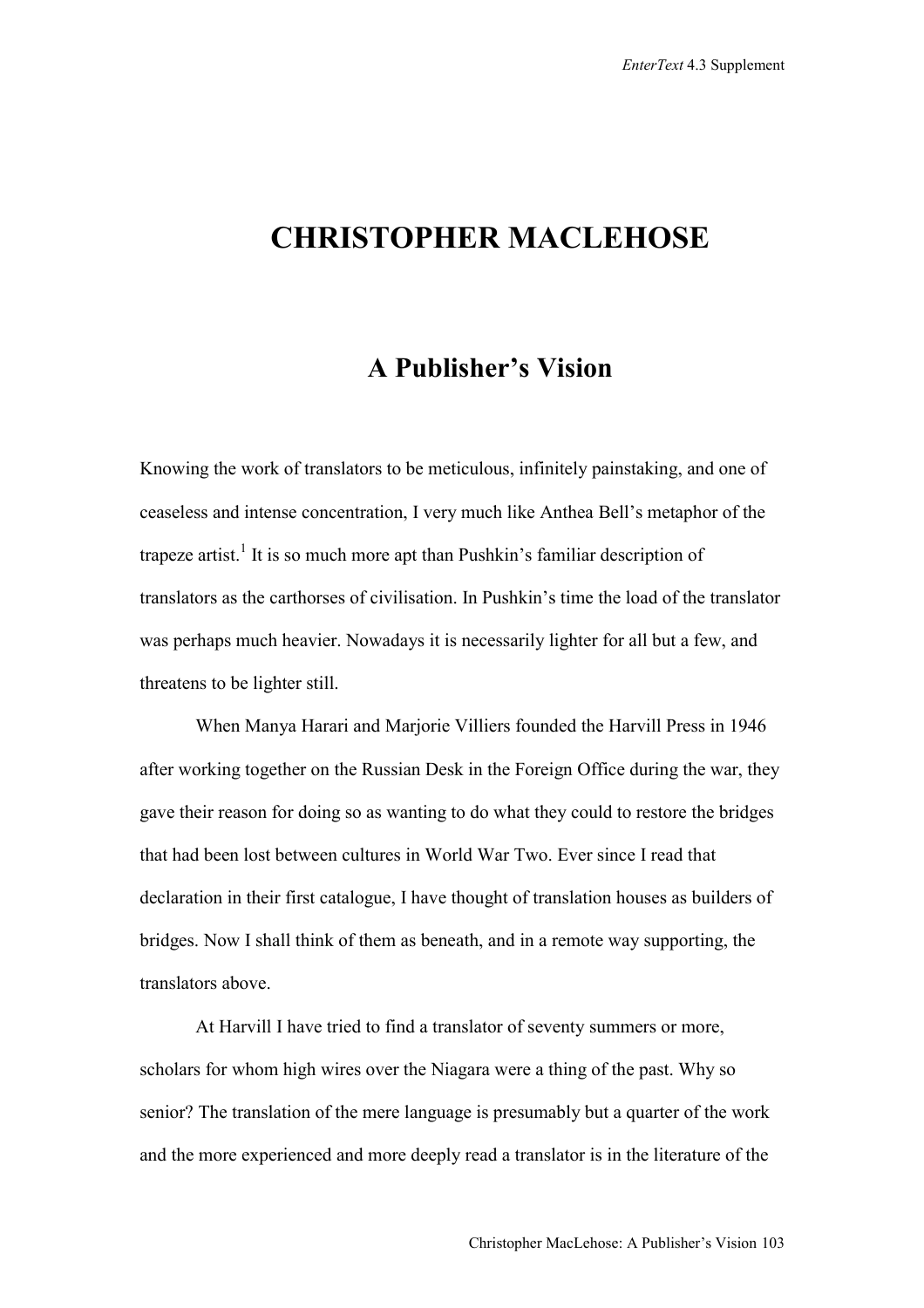source language—as well as aware of the day-to-day ways and social and political history—the more readily he or she will recognise the landscape of literary and quotidian memory behind the language, the invisible veins beneath the surface of a text.

Joan Tate, the exceptional ambassador for and tireless translator of a whole library of valuable books from Swedish, used to say that vocabulary was no more than a sixteenth part of translation. Guido Waldman, my colleague at Harvill, and himself a very good translator although only in his sixties, did not share all of my convictions about translators and was forever finding young, untried ones, and one after the other they won the best prizes. He favoured the school of the exact translation, but my preference remains to seek the best reflection of the text in English rather than to sacrifice a more felicitous rendering in English for the sake of being its mirror. We have had instances in which passages of French so florid as to incite merriment in a precise translation have been—with the author's blessing, to be sure—made more plain.

Some authors enthusiastically collaborate in the translation process, and since a number of them have excellent English it has always been a pleasure to work with them at the stage of the editing of the translation. I think particularly of Cees Nooteboom working with the translations of Ina Rilke, and of Per Petterson working with the translations of Anne Born, and one cannot but cite in a category of his own the ardent attention which Max Sebald gave to his translations. "Give" is as regrettable as it is deliberate because the time that writers take upon their translations is unpaid and publishers, I am afraid, take that for granted. There does come a time, however, when the fame of a writer catches up with him/her in terms of the number of translations he or she has to deal with. They land irregularly, sometimes three books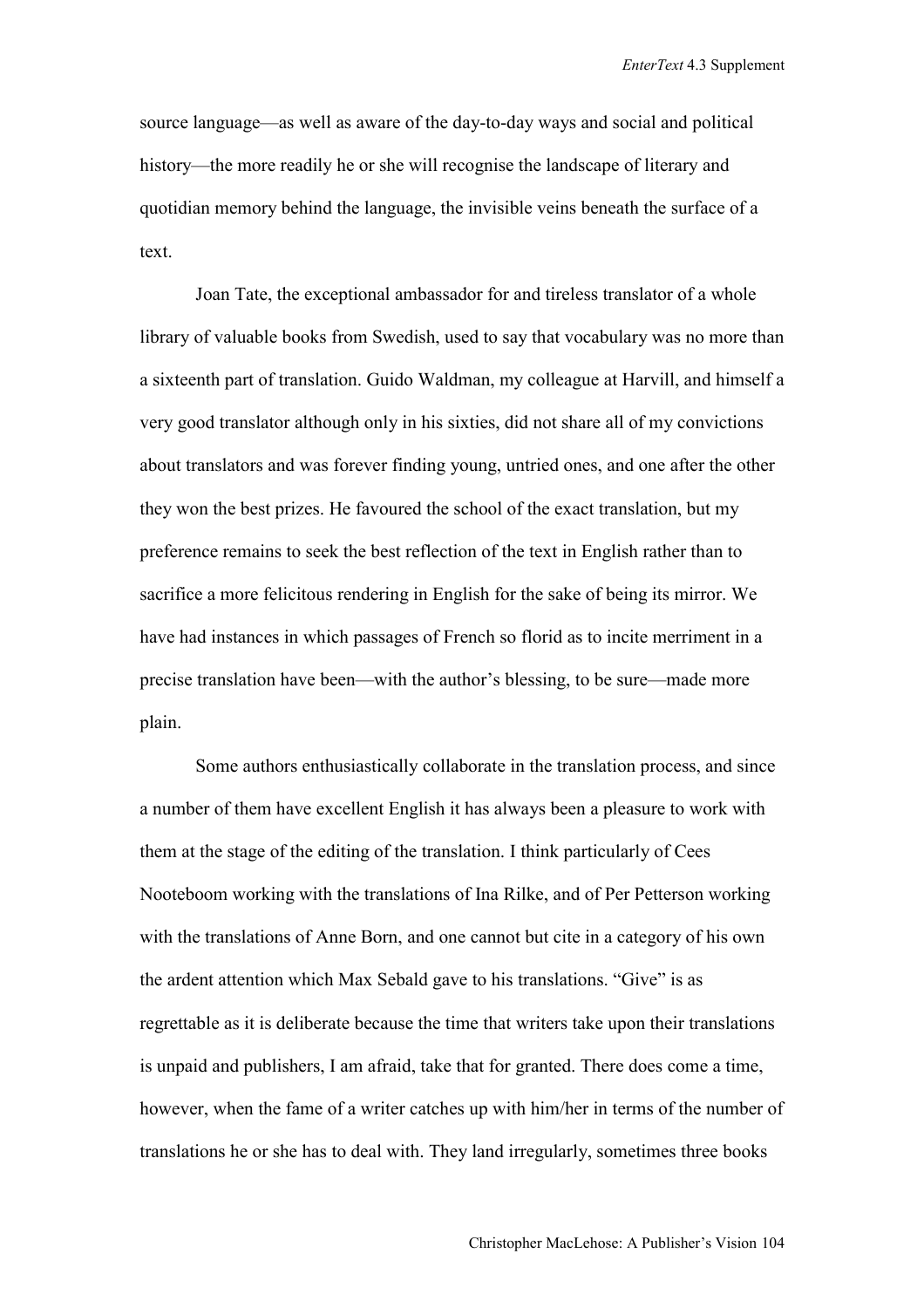behind the book the author is now writing, and sometimes four at a time, not necessarily in languages the author can easily read. By then the writer's freedom to devote his or her days, weeks even, to an English translation may simply have run out, and by then it must be hoped that he has a sufficient trust in his translator and his publisher's editors that he can leave his former part in the finalising of the English text to them—this in spite of how important in other parts of the publishing world the English text can be. It will rarely be used as a basis for further translation, but it is often a reference, or used as a means of reading, sometimes making a decision on a book, by publishers abroad.

It seems to me certainly desirable that a translator open a line to the author, and keep it always open. Whether it is a crucial line may depend on the level of the author's English, but I don't remember a single case in which the time taken to establish communication with an author was time wasted. On the other hand I remember many cases where a failure to do so has led to grief. One remembers too a strange virus that—mericifully rarely—afflicts translators: that the authors whose books they have admired without reservation at the beginning of the work become *bêtes noires,* sometimes detested. At times, but not always, this leads to a translator opting not to take on the author's next book. In an ideal world, an author will tell a publisher that the translator must never be replaced. A long association of the one's work with the other's is unquestionably valuable. Richard Ford once told me that he regarded his exchanges with his translators as sacred texts, and no-one doubts that a translator reads a work more closely, more passionately, and has the strongest desire for the new version of it to be a flawless text. I know of no author not consulted who has not been disappointed, and occasionally outraged, not to have been given the chance to make—perhaps—a book better in English even than it was in the original.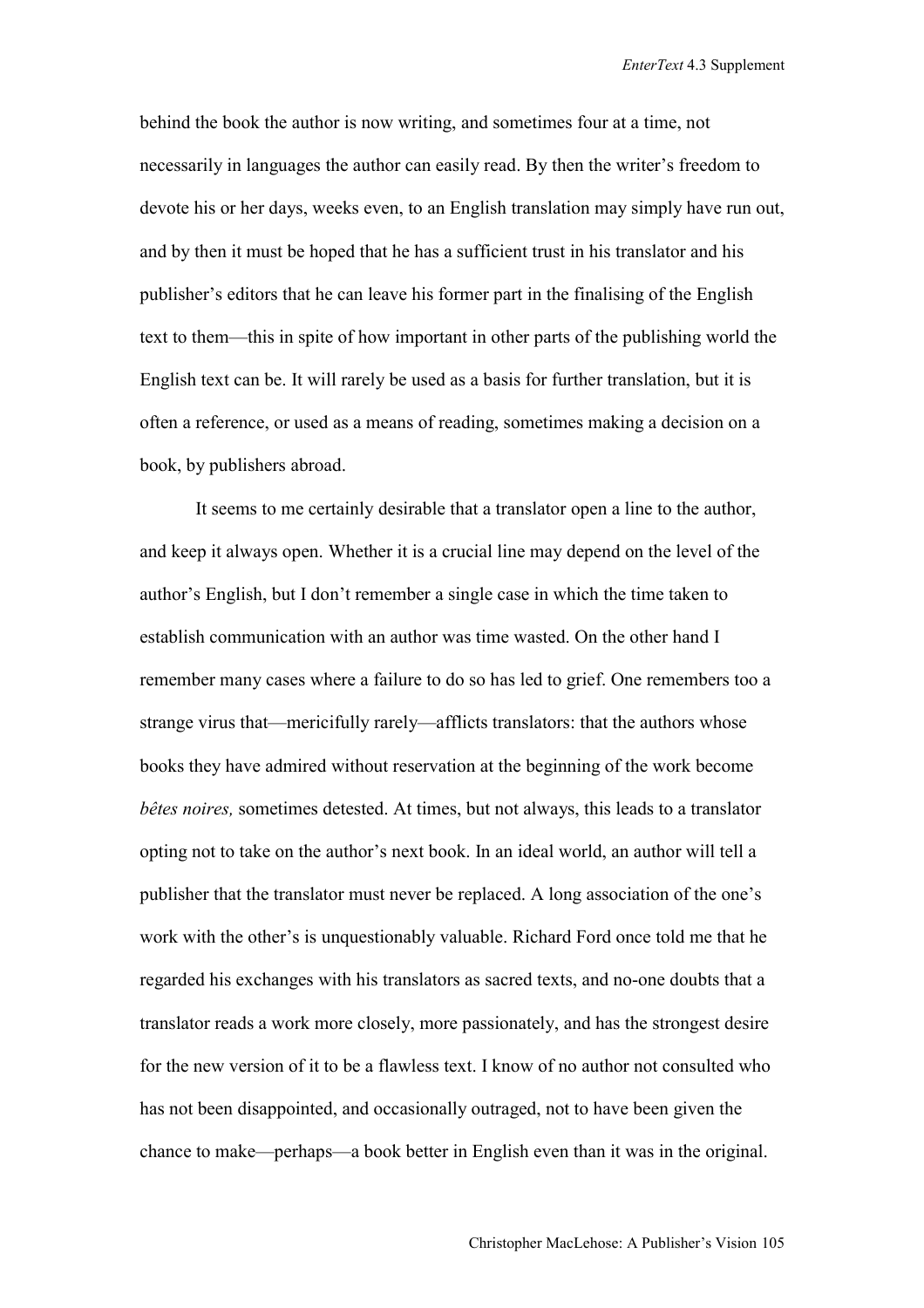Harvill has been especially fortunate to have had authors who have gone to the length of learning English in order to be of use to their translators and to their British publisher. Claudio Magris knew (spoke) not a word of English when we published his Danube, and three years later he was dangerously fluent.<sup>2</sup> Bernardo Atxaga and Manuel Rivas are not far behind.

Translators, in my ideal world, play a considerable part in the promotion of their authors' works in English. Jonathan Dunne spent several weeks travelling with Manuel Rivas when the Galician novelist first came to England. They went round the country conducting informal seminars for audiences of the film of one of Rivas' stories. Some authors, of course, have no need of their however-so-gifted translators: Javier Marías and Cees Nooteboom reading brilliantly in the Queen Elizabeth Hall at the South Bank in London, that perennially valuable platform for European writers and poets; likewise Per Olov Enquist, Eduardo Mendoza, Andrey Kurkov, Henning Mankell—these writers have an advantage over those who have no or lesser English, and the translator can do much to limit their disadvantage, as Giovanni Pontiero did, interpreting for an entire group of Portuguese writers on a tour they made through England—and that only months before he died.

Translators may wonder (and sometimes even resent) what a publisher's editor does. The greater part of the editor's work is what in the film world is called "continuity;" or it is making purely factual corrections, getting street names correct, all manner of small things that presumably have escaped the notice of the original publisher. I make no claim for British publishers being more attentive than their European or American counterparts, but I have spent months of my working life doing the housework left undone by foreign editors. In one case an editor at Harvill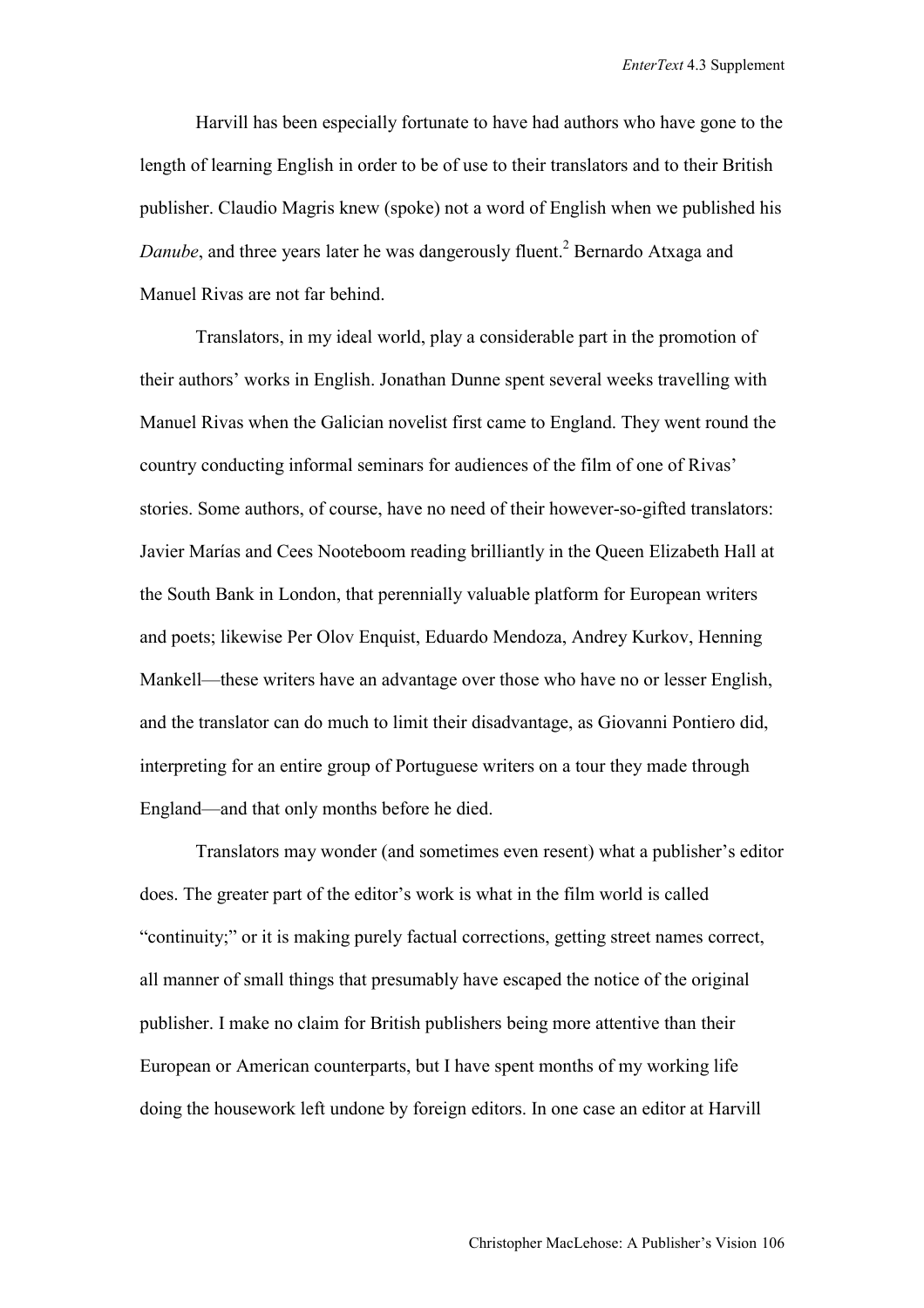spent months checking and repairing the accuracy of a beautifully written (also bestselling in its original language) work of history.

It is necessary at the outset to establish a guideline as to what is a tolerable degree of naturalisation. Harvill has favoured over the years leaving as much detail as possible in the original context and terminologies. There are many words of foreign slang about which it makes sense to agree a strategy before a translation begins. Some of these can go directly into American and some cannot. American translations we have always edited back into English so that Prague be not paved with sidewalks, so that the floor numbers in European buildings are appropriate to the country. Michael Henry Heim once made a case at a British Centre for Literary Translation seminar for mid-Atlantic translations. In the day of texts on Word files this deliberate watering down of both American and English is no longer necessary and certainly not ideal. American editors can make the parallel changes in the other direction.

Each publisher has a house style, which is not imposed on authors writing in English—nor would we alter an American author's spelling (though we have habitually revised their punctuation), but it helps translators to have a note of a publisher's idiosyncracies (Harvill, for example, uses a hyphen in no-one). Translators into English are almost always dealing with editors on both sides of the Atlantic and should insist on a list of all of those idiosyncracies before they begin, with a view to being able to deliver an American text to the American editor and an English one to the British editor.

The first translation I commissioned, in 1978, was of Henrik Tikkanen's *Snobs' Island*. 3 Mary Sandbach, the doyenne of Swedish translators, already in her eighties, came to Chatto & Windus' offices with a problem. There are six words for fucking in Swedish, she advised, but only one in English. What do I do about that? If I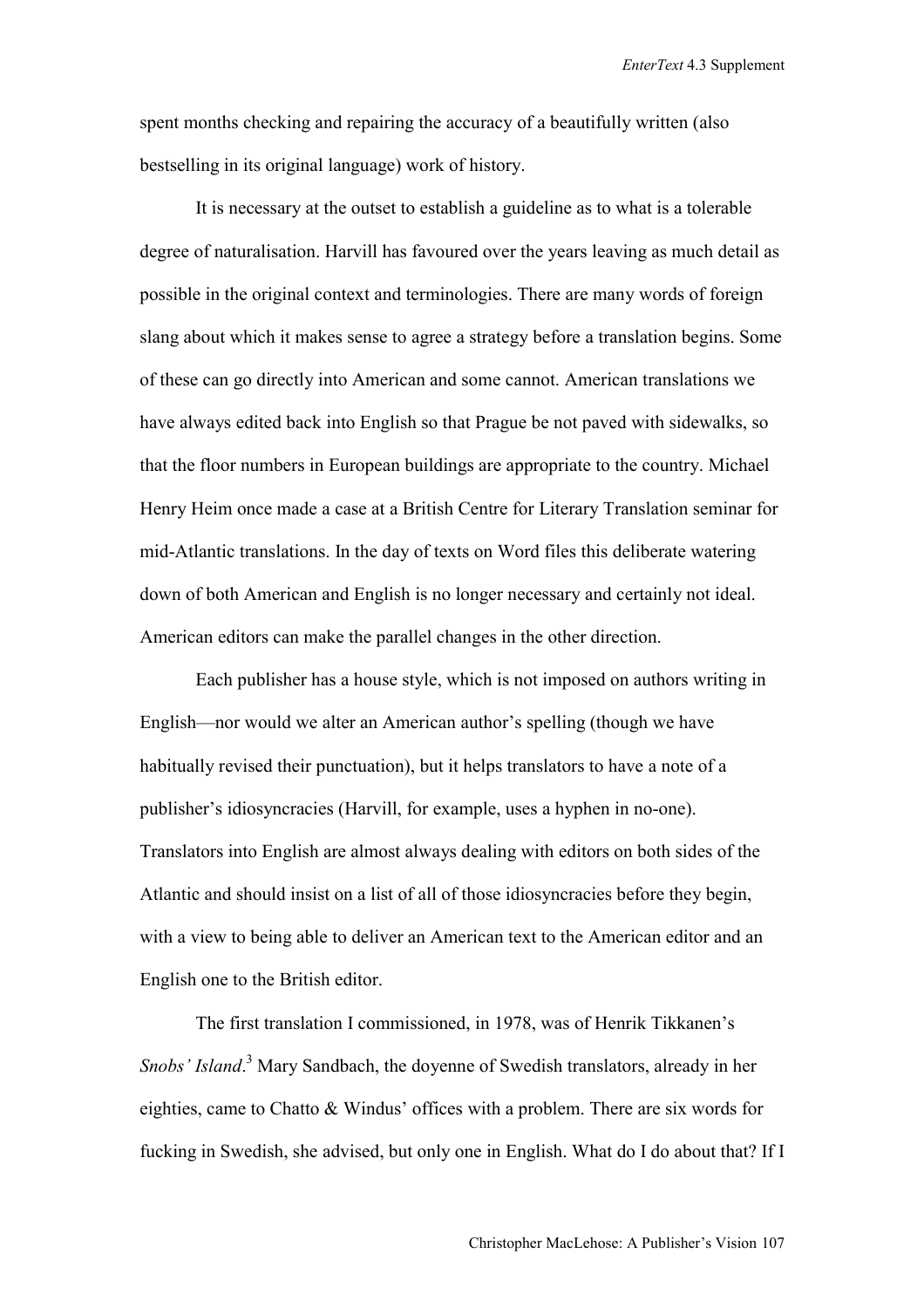was startled then—and not only at the imbalance—I am by now the more surprised after years in the interim of watching Scandinavian languages grow, so to speak, as they arrive into English. This remains the oddest conundrum among the many that twenty-five years of working with translators has thrown up. And in all of that time I have watched translators struggle against the more serious glaciers of the almost untranslateable.

Are some texts untranslateable? Russian poetry is very often held by Russians to be beyond translation. Is it yet worth the attempt? I would always say yes, but Joseph Brodsky—on an evening organised by Bill Swainson in the Queen Elizabeth Hall filled to the rafters, to mark the centenary of Osip Mandlestam's birth—greeted every poem read (beautifully) in English by Seamus Heaney with the vigorous assertion that it was not, and then declaimed the originals. The translator, who had come from California for the event, chose not to go to the celebratory dinner.

Three translations in recent years at Harvill have been quarrelled with that I remember, and one or two others have been sniped at by reviewers. One translation was disavowed by the author, who, had there been an appropriate communication with the translator, would certainly have mended what were judged infelicities or errors. One was of the Brazilian novelist Ana Miranda's *Bay of All Saints and Every Conceivable Sin* by Giovanni Pontiero, a text in English which was occasionally accused of having erred in tone.<sup>4</sup> It is a long book that must have been a vast struggle to render into English at a consistent tension and which did manage to read beautifully in English throughout. My belief is now that the translator had made a decision as to how, in terms of tone, he would convey the spirit and the music of the original, and was criticised for all the grace-notes his choice required him to discard. Pontiero won the first Independent Foreign Fiction Award with José Saramago for his translation of

Christopher MacLehose: A Publisher's Vision 108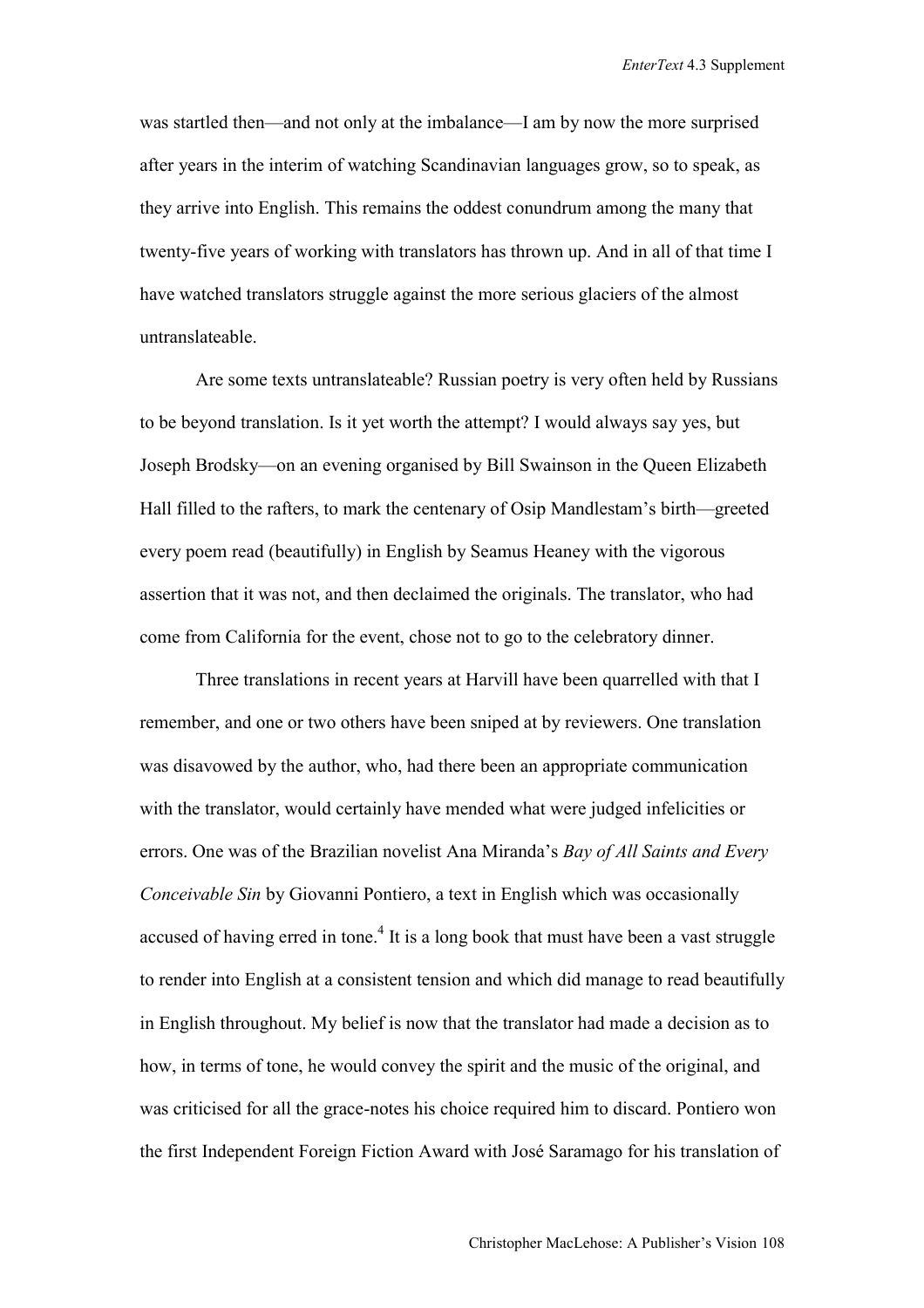*The Year of the Death of Ricardo Reis, a work which he magnificently championed.*<sup>5</sup> He also, with Saramago's insistent blessing, recreated a translation that had been savaged by an American editor and published in that flawed form.

The English and American translations of *Miss Smilla's Feeling for Snow* (called *Smilla's Sense of Snow* in the Farrar, Straus and Giroux edition) have many differences.<sup>6</sup> Tiina Nunnally, the American translator and herself a winner of the Independent Foreign Fiction Award with Per Olov Enquist's *The Visit of the Royal Physician*, 7 as of other notable awards, took a view about Peter Høeg's deliberate stylistic complexities, polishing away many express awkwardnesses which the Danish publisher and the author worked long and hard to restore in the Harvill edition (which sold more than a million copies). The variations have only been remarked in two essays on translation practice and hardly anyone has wondered at the decision of the American publisher to drop the essential "Miss" from the title. Nothing to do with translation theory, apparently, only a sensible way of not having (feminist) bricks through your (14th floor) windows. Miss Smilla would have had something to say about that too.

In the twenty years that I was publisher at Harvill we put out in our trade paperback series, which was the principal vehicle for translations, more than three hundred titles, some of which were revived from the backlist. The majority of them were new books found for the most part in Europe and the Far East, only a few from Latin America, a very few from North Africa and the Middle East, only the novels of Yashar Kemal from Turkey, and one memorable autobiography of the Tibetan monk Palden Gyatso. There have been, in continuation of the work done by Manya Harari, herself a Russian, a great many translations from Russian, both reissued from the backlist and in the 1980s and 1990s from the last generation of the suppressed writers.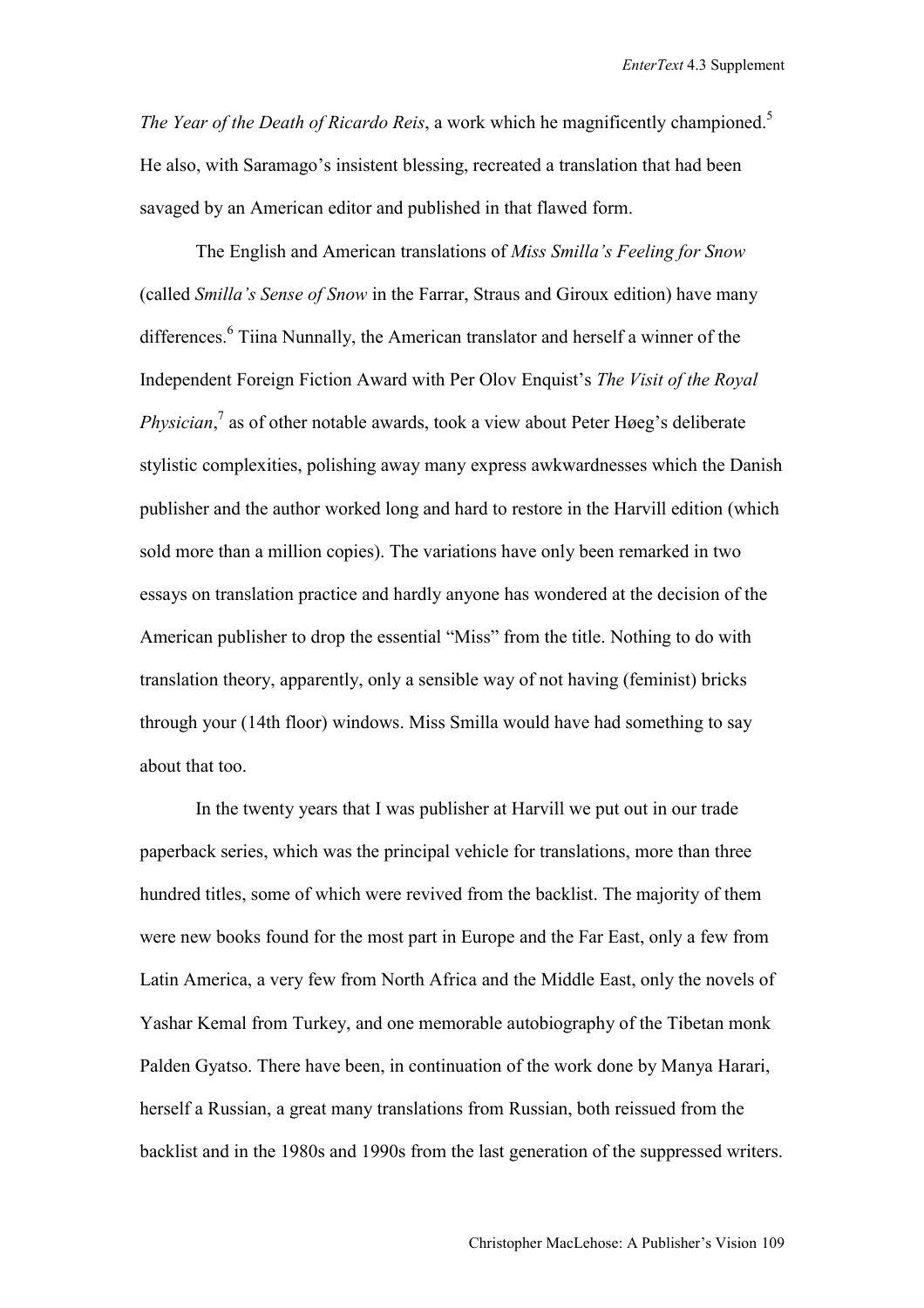Until Eric Dickens began to translate from Estonian we published Jaan Kross in translation from the Finnish, and we translate Ismail Kadare (save once) from the French texts of his Albanian originals. In all we made translations from thirty-four languages.

In Europe very substantial sales of translated books are common and the pattern generally favours an author's whole oeuvre and not simply one book, as is the English tendency. The Swedish author Henning Mankell was regularly selling copies of his crime novels in the high hundreds of thousands in Germany before he was published in Britain (and he still does). Fred Vargas, a French crime writer of real distinction, was selling more than half a million copies of her books in France before she was translated into English. Crime fiction translated into English is a category which at present grows, which most evidently opens windows into worlds abroad, and which also deserves the attention of very good translators.

As to the literature of the languages no-one in Harvill could read: a body of readers have over time been attached, coerced or cheerfully dragooned to the service of the house, readers whose knowledge of the literature of those languages was profound and who were aware of what Harvill stood for. Unsurprisingly, our authors are among our best readers. It was my hope, whencesoever they came, that all the authors would—as Octavio Paz in fact did on his last visit to London—think of their British publishing house as a refectory table to which they and their translators belonged, at which they would recognise and esteem their companions while not always agreeing with all of them.

José Saramago's wife Pilar, along with a Spanish book club editor, was the first to persuade Harvill to publish Manuel Rivas. Many but by no means all of those readers were translators, but to Ellen Elias-Bursac (David Albahari), to David Bellos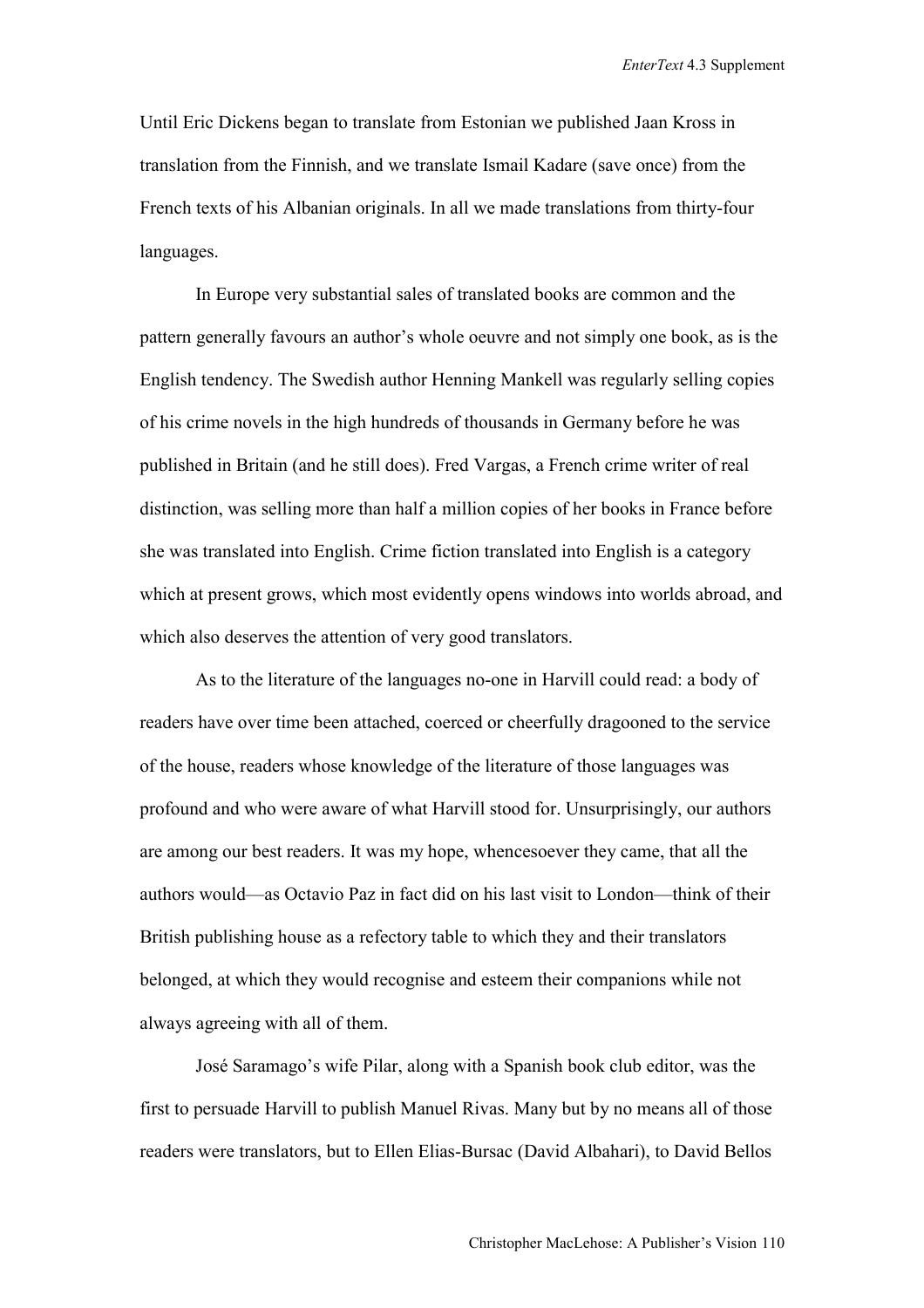(Georges Perec), to Margaret Jull Costa (several), to George Bird (Andrey Kurkov), to Robert Chandler (Andrey Platonov), to the novelist James Buchan (Golshiri's *The Prince* to be published in the autumn of 2005), and to John Crowfoot (Emma) Gerstein) Harvill owes the impetus to have acquired some of their best authors. Roger Straus typically rejoiced to tell the story of the advice he had from Susan Sontag, his long-time author and counsellor, who had warmly commended that he publish both Umberto Eco's *The Name of the Rose* and Salvatore Satta's *The Day of Judgment*. 8 Yes, he said, but if I had space only for one? Satta, she told him, and in my view rightly.

In recent years the best of the readers inside Harvill have been Guido Waldman and Euan Cameron, translators both. Before them, Harry Willetts famously read for Harvill in fourteen languages. He once sent back a book after some months, regretting that he had not after all had the necessary time—not the time to read the book, it turned out, but the time to learn the language, which was Danish. Willetts was the favoured translator of Solzhenitsyn, and when invited by the author to retranslate *One Day in the Life of Ivan Denisovich* he said that it would be a privilege to make what could nevertheless only be the second best translation of the work.<sup>9</sup> The best unmatchably, he said—was the Welsh.

A publishing house has to stand for something, be recognisable to its readers, the collectors of its books, to its potential authors and of course to booksellers, to other publishers and agents. And you have to go on striving to burnish that for which you stand, to be known only for what is excellent—as Faber's poetry list is. In an article in the *Daily Telegraph* recently on translation I was misquoted in every instance save in having said that in looking for authors and translators it is as simple as this: that you publish only Beethoven and ask only Schnabel to translate. By the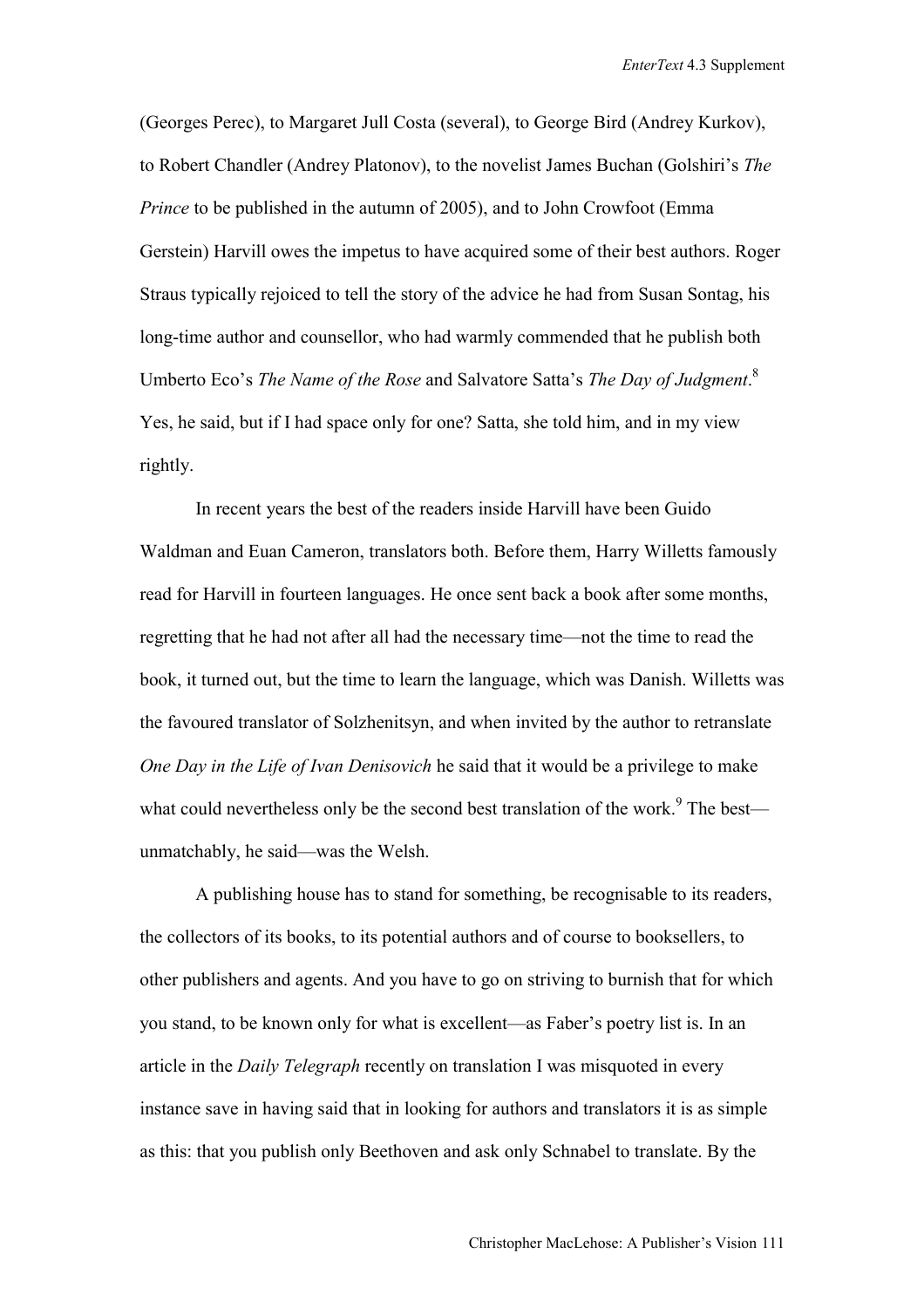same token, what you do not publish is as important as what you do. When you are willing to consider books from a great many languages it is of inestimable value to be able to depend upon the discreet wisdom of your own authors and translators, your regular correspondents the publishers and critics in Europe, the best readers in all the languages you need.

Famously, and no-one who discusses the business of translating fiction forgets them, some translated novels have become huge bestsellers: *The Name of the Rose*, Jostein Gaarder's *Sophie's World*, Peter Høeg's *Miss Smilla's Feeling for Snow*, and to a lesser extent Haruki Murakami novels—his *Norwegian Wood* sold several millions of copies in Japan—Milan Kundera's *The Unbearable Lightness of Being*, Georges Perec's *Life A User's Manual*. 10 Many Italian authors who would otherwise not have been published here followed Lampedusa and then years later Umberto Eco through the narrow gate into English, as Danish authors did in Peter Høeg's wake. The big bestsellers go on being rarities, but at the same time they remain the beacons and inspiration of translation houses—as also wearisome pegs upon which other publishers' marketing departments hang all manner of books, as in "a cross between Miss Smilla and Jackie Collins..." A cross indeed.

Harvill made a virtue of the fact that the majority of their books were translations, and for me it was an astonishment to hear Carmen Callil, one of the best publishers of her generation besides being the founder of Virago, say in public that she would never put a translator's name on the cover of a book. In the same speech she said she would have told Solzhenitsyn that unless he changed his name—to something simpler to pronounce—she would not have published him in Britain!

The inclination in Britain to be curious about other cultures or to learn languages has been pared away in schools by new curricula, and by the growth of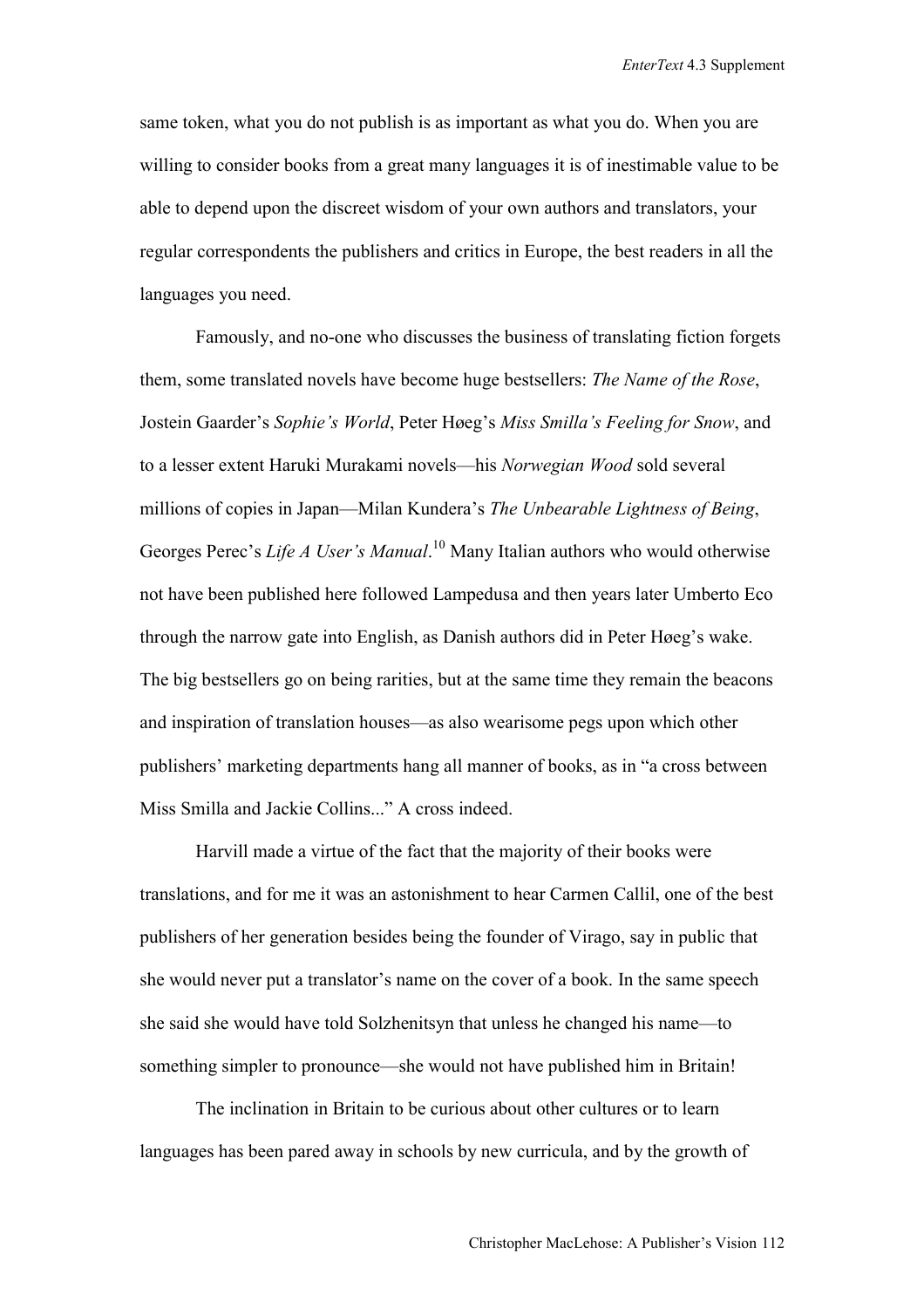English as a second language the world over. What seems to me likely to happen in the short term is that the devoted publishers of other literatures will be driven back into a kind of cultural ghetto from which the irreducible readership for foreign literature in English will be able to order what they need from the internet and from a handful of real bookshops. The occasional runaway bestseller will emerge into the chain bookshops, but for the most part now the majority of even the finest books that are translated find their way to sales of between 1,500 and 6,000.

A healthier climate for the sales of translated literature would depend upon the willingness and freedom of the managers of chain bookshops to stock the works of European writers, the willingness too to display them on their prominent tables and in their windows without demanding a premium (all this held true barely six years ago). Not so very long ago Tim Waterstone, the C.E.O. of his bookshop chain, and Terry Maher, the C.E.O. of the rival Dillons chain, both demanded of their managers that they stock and actively sell *The Year of the Death of Ricardo Reis*. Not so very long ago, but impossible to imagine happening today. An improved climate will also need the persistent attention of literary editors and their best reviewers.

One long-serving literary editor once gave this response to my wife's question for a research paper for the French Ministry of Culture: "I do not feel that it is a part of my job to inform the readers of the *Daily Telegraph* about books translated from French.…" The *Guardian* books pages have never been more extensive than they are now, the *Independent* and the *T.L.S.* are excellent and, if not from the point of view of translated literature, the *Spectator* and the *Sunday Telegraph* in their differing manners are admirable (this is a condition that comes and goes).

In the initial launching of a translated writer, literary editors can make the whole difference. On the one hand the immediate reviews and success of Claudio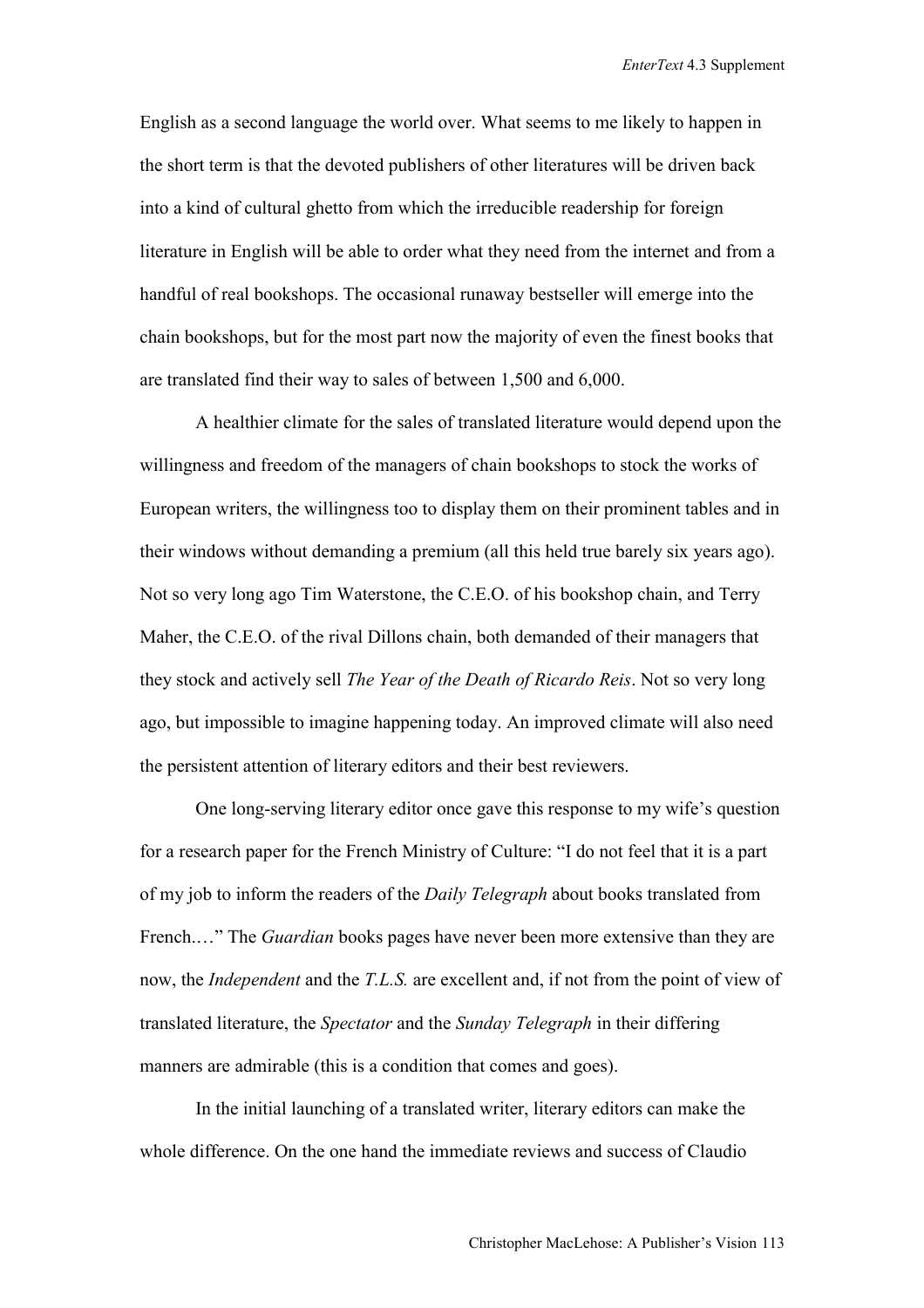Magris' *Danube* gave that book and that author's subsequent work a significant start in this country. On the other hand, the failure of the English press to review the first edition of W. G. Sebald's *The Emigrants* was as baffling as it was shameful.<sup>11</sup> That book sold, after a slow start, because other authors, having found their own way to it, claimed it as their book of the year. The *Times* steadfastly refused to accept a review from one of their leading critics. A. S. Byatt, Julia Neuberger and Anita Brookner were among those writers whose belief in the book led to the beginnings of an immense and deserved literary reputation and a considerable commercial success.

As to reviewers and translations: Gabriel Jospovici, in a long and carping discussion of the translation of *Life A User's Manual* managed to criticise David Bellos for the "translation" of all of the direct quotations from James Joyce that were hidden in the text. Too many reviewers take similar pains to be just that much cleverer than the translator. Anthea Bell says that "if reviewers don't comment on a translation, it has worked."12 Although reviewers almost invariably comment favourably on Ms Bell's translations, I do not hold reviewers in general to be good judges of a translation. I would rather that more of them took the trouble (were they able) really to study the original text beside the translation before they made any such judgment.

In the years before, during and after the war there came to England André Deutsch, Leopold Ullstein, Fred Warburg, George Weidenfeld—Manya Harari too and other graduates, as one might think of them, of educational systems that recognised and cultivated an intelligentsia. It was as true of post-war America, where perhaps the most famous of the immigrant publishers were Helen and Kurt Wolff (who had been Kafka's wise and generous publisher in Germany). These great figures, often working together across the Atlantic (for example, Harvill shared with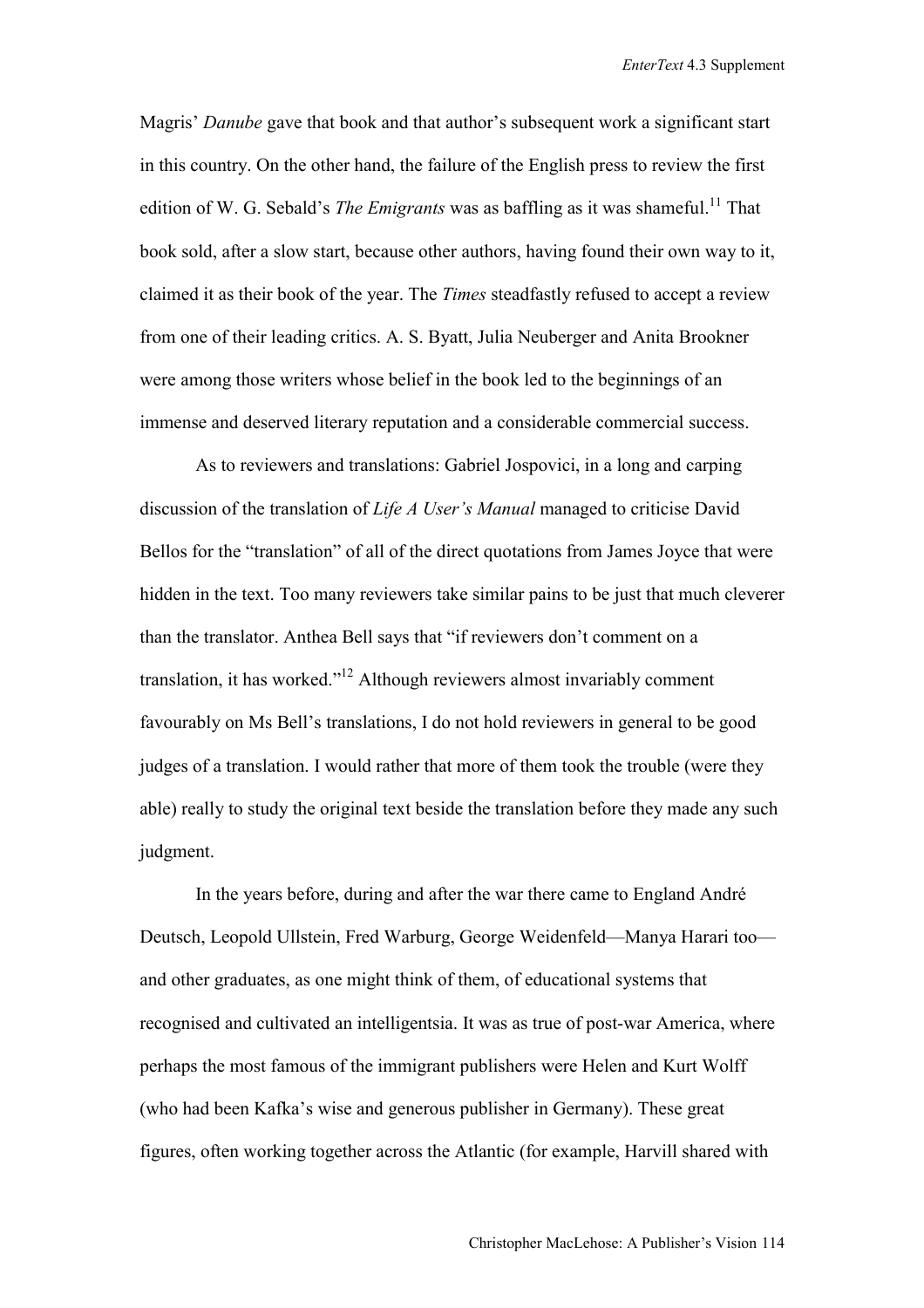the Wolffs the work of Pasternak and Lampedusa's *The Leopard*),<sup>13</sup> kept alive, for as long as their houses survived, the working assumption that what was written in other languages should be taken as seriously as anything written in English. It is hard to imagine that any one of these publishers would have rejected a book as being "too French," "too German," "too Russian," as happens now only too often to European publishers when they offer a book outside a very small circle of British or American publishers, among them Drenka Willen at Harcourt, the successor to Helen Wolff, and two translator publishers: Jonathan Galassi of Farrar, Straus and Carol Janeway of Knopf. Nor, among the independent small houses should the Dalkey Archive Press, New Directions, or Seven Stories be overlooked.

The experience of English or American publishers offering their books to Europeans is strikingly different. The appetite of German and Dutch houses is astonishing; the proportion of Sweden and Finland's publications that are translations of American and English authors must be held alarming. There is, it seems, and in other European countries, an almost toxic dependence on Anglo-Saxon commercial fiction.

The bridges that the founders of the Harvill Press set out to rebuild seem not to be in such good repair today. Between all the other cultures and languages in Europe the lines are by contrast strong, but if only three per cent of the books published in Britain each year are translations, compared to c.26% in France—and that includes all the kinds of books, children's books, cookery books, etc. and academic texts, as well as literature—you can take the view that Britain is deliberately absenting itself from European literary cultures, or you could take the view that within that wretched three per cent are the very best books that Europe (and all the other languages of the world) has to offer. It may also follow that the publishing house that devotes itself to